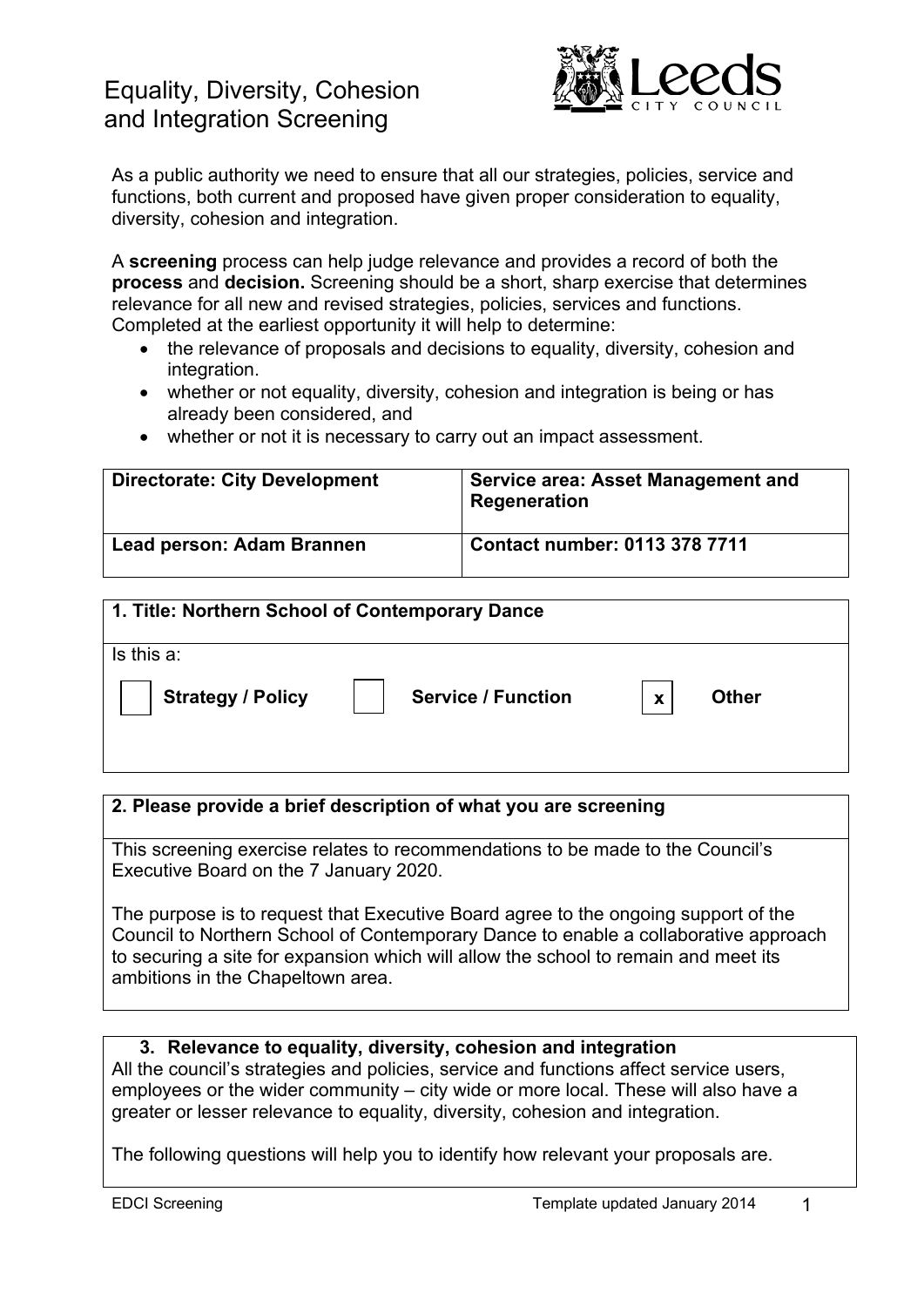When considering these questions think about age, carers, disability, gender reassignment, race, religion or belief, sex, sexual orientation. Also those areas that impact on or relate to equality: tackling poverty and improving health and well-being.

| <b>Questions</b>                                                     | <b>Yes</b> | <b>No</b> |
|----------------------------------------------------------------------|------------|-----------|
| Is there an existing or likely differential impact for the different |            | X         |
| equality characteristics?                                            |            |           |
| Have there been or likely to be any public concerns about the        |            | X         |
| policy or proposal?                                                  |            |           |
| Could the proposal affect how our services, commissioning or         |            | X         |
| procurement activities are organised, provided, located and by       |            |           |
| whom?                                                                |            |           |
| Could the proposal affect our workforce or employment                |            | X         |
| practices?                                                           |            |           |
| Does the proposal involve or will it have an impact on               |            | X         |
| Eliminating unlawful discrimination, victimisation and<br>$\bullet$  |            |           |
| harassment                                                           |            |           |
| Advancing equality of opportunity<br>$\bullet$                       |            |           |
| Fostering good relations                                             |            |           |

If you have answered **no** to the questions above please complete **sections 6 and 7**

If you have answered **yes** to any of the above and;

- Believe you have already considered the impact on equality, diversity, cohesion and integration within your proposal please go to **section 4.**
- Are not already considering the impact on equality, diversity, cohesion and integration within your proposal please go to **section 5.**

# **4. Considering the impact on equality, diversity, cohesion and integration**

If you can demonstrate you have considered how your proposals impact on equality, diversity, cohesion and integration you have carried out an impact assessment.

Please provide specific details for all three areas below (use the prompts for guidance).

 **How have you considered equality, diversity, cohesion and integration?**  (**think about** the scope of the proposal, who is likely to be affected, equality related information, gaps in information and plans to address, consultation and engagement activities (taken place or planned) with those likely to be affected)

# **Key findings**

**(think about** any potential positive and negative impact on different equality characteristics, potential to promote strong and positive relationships between groups, potential to bring groups/communities into increased contact with each other, perception that the proposal could benefit one group at the expense of another)

### **Actions**

**(think about** how you will promote positive impact and remove/ reduce negative impact)